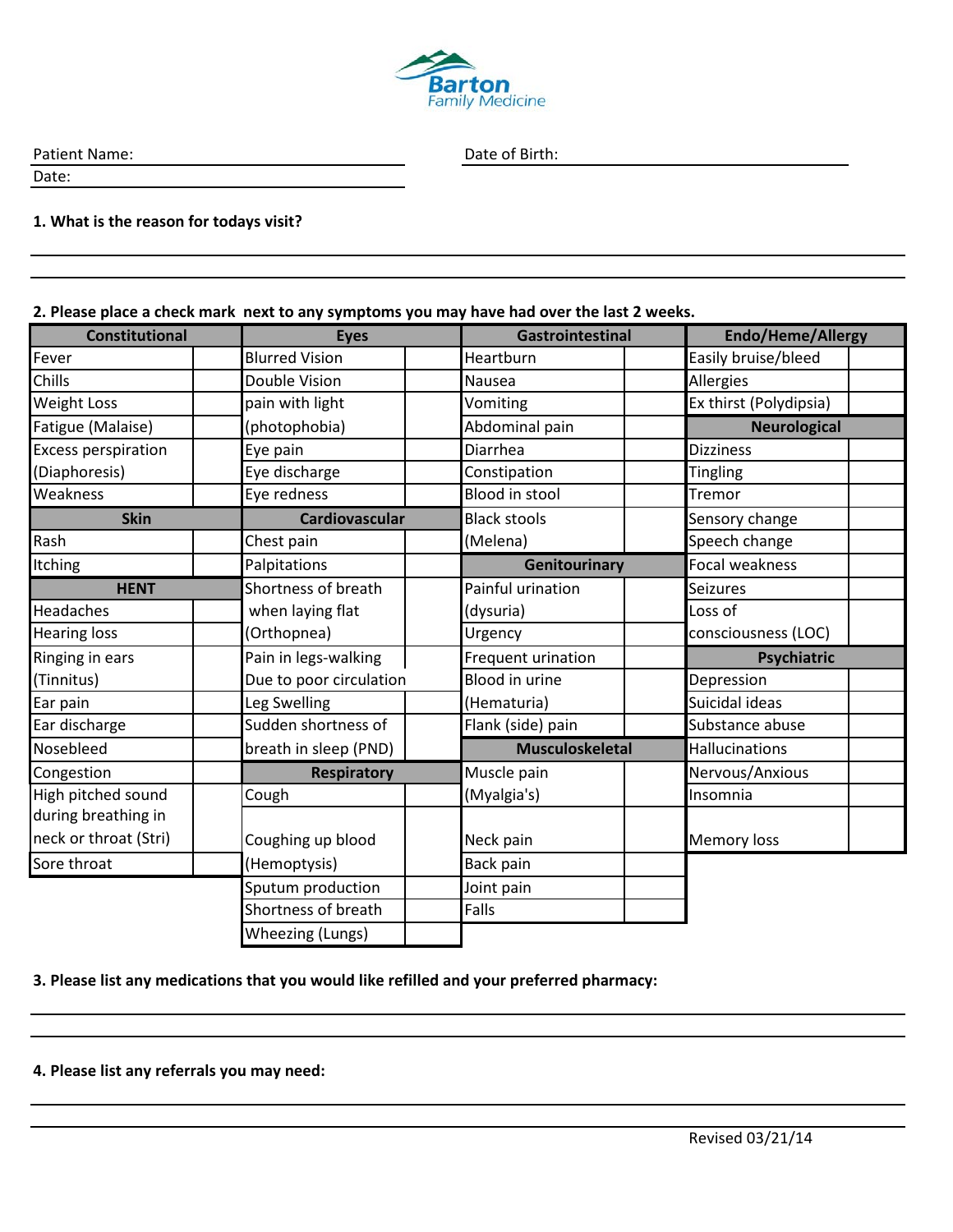

Patient Name: \_\_\_\_\_\_\_\_\_\_\_\_\_\_\_\_\_\_\_\_\_\_\_\_\_\_\_\_\_\_\_\_\_\_\_\_\_ Birth Date: \_\_\_\_\_\_\_\_\_\_\_\_\_\_\_\_\_\_

|                              |            |                 |                                               |     |                 | <b>MEDICATION AND ALL OTHER ALLERGIES</b>                                                           |     |        |                                                 |  |                  |  |  |
|------------------------------|------------|-----------------|-----------------------------------------------|-----|-----------------|-----------------------------------------------------------------------------------------------------|-----|--------|-------------------------------------------------|--|------------------|--|--|
|                              |            |                 |                                               |     |                 | Please list your allergies, adverse reactions, or side-effects to medications you have experienced: |     |        |                                                 |  |                  |  |  |
|                              |            |                 |                                               |     |                 |                                                                                                     |     |        |                                                 |  |                  |  |  |
|                              |            |                 |                                               |     |                 | <b>CURRENT MEDICATIONS</b>                                                                          |     |        |                                                 |  |                  |  |  |
| Name                         |            |                 | Strength                                      |     |                 | Dose                                                                                                |     |        | Reason                                          |  |                  |  |  |
|                              |            |                 |                                               |     |                 |                                                                                                     |     |        |                                                 |  |                  |  |  |
|                              |            |                 |                                               |     |                 |                                                                                                     |     |        |                                                 |  |                  |  |  |
|                              |            |                 |                                               |     |                 |                                                                                                     |     |        |                                                 |  |                  |  |  |
|                              |            |                 |                                               |     |                 |                                                                                                     |     |        |                                                 |  |                  |  |  |
|                              |            |                 |                                               |     |                 |                                                                                                     |     |        |                                                 |  |                  |  |  |
|                              |            |                 |                                               |     |                 |                                                                                                     |     |        |                                                 |  |                  |  |  |
|                              |            |                 |                                               |     |                 |                                                                                                     |     |        |                                                 |  |                  |  |  |
|                              |            |                 |                                               |     |                 | <b>PAST MEDICAL HISTORY</b>                                                                         |     |        |                                                 |  |                  |  |  |
|                              |            |                 | Congestive Heart                              |     |                 |                                                                                                     |     |        | Parathyroid                                     |  |                  |  |  |
| Addison's Disease?           |            |                 | Yes   No Failure?                             |     | Yes No          | <b>Heart Attack</b>                                                                                 |     | Yes No | Disorder?                                       |  | Yes No           |  |  |
| <b>Adrenal Disorder?</b>     | Yes        | No I            | <b>Clotting Disorder?</b>                     |     | Yes No          | Heart Murmur?                                                                                       | Yes | No     | Pituitary Disease?                              |  | Yes No           |  |  |
|                              |            |                 |                                               |     |                 |                                                                                                     |     |        |                                                 |  |                  |  |  |
|                              |            |                 |                                               |     |                 |                                                                                                     |     |        |                                                 |  |                  |  |  |
|                              |            |                 | <b>Chronic Obstructive</b>                    |     |                 |                                                                                                     |     |        |                                                 |  |                  |  |  |
| Allergies?                   | <b>Yes</b> |                 | No Pulmonary Disease?                         |     |                 | Yes No HIV/AIDS?                                                                                    |     |        | Yes No Seizures?                                |  | Yes No           |  |  |
| Anemia?                      | Yes        | No I            | Cushing's Syndrome?                           |     | Yes No          | Hyperlipidemia?                                                                                     |     |        | Yes No Sickle Cell?                             |  | Yes No           |  |  |
| Anxiety?                     | Yes        | No <sub>l</sub> | Depression?                                   | Yes | No <sub>1</sub> | Hypertension?                                                                                       | Yes | No     | Stroke?                                         |  | Yes No           |  |  |
|                              |            |                 |                                               |     |                 |                                                                                                     |     |        |                                                 |  |                  |  |  |
| Arrhythmia?                  |            |                 | Yes   No Diabetes Mellitus?                   |     | Yes No          | Inflammatory Bowel?   Yes   No Substance Abuse?                                                     |     |        |                                                 |  | Yes No           |  |  |
|                              |            |                 | <b>Diabetic</b>                               |     |                 |                                                                                                     |     |        |                                                 |  |                  |  |  |
| Arthritis?<br>Asthma?        |            |                 | Yes   No   Neuropathy?<br>Yes No Acid Reflux? |     | Yes No          | Yes   No Kidney Disease?<br>Meningitis?                                                             |     |        | Yes No Thyroid Disease?<br>Yes No Tuberculosis? |  | Yes No<br>Yes No |  |  |
|                              |            |                 |                                               |     |                 |                                                                                                     |     |        |                                                 |  |                  |  |  |
| <b>Blood Transfusions?</b>   |            |                 | Yes No Glaucoma?                              |     |                 | Yes No Migraine?                                                                                    |     |        | Yes No Ulcer?                                   |  | Yes No           |  |  |
|                              |            |                 |                                               |     |                 | Nerve/Muscle                                                                                        |     |        | <b>Urinary Tract</b>                            |  |                  |  |  |
| Cancer?                      |            |                 | Yes No Goiter?                                |     |                 | Yes No Disorder?                                                                                    |     |        | Yes No Infections?                              |  | Yes No           |  |  |
| Cataracts?                   |            |                 | Yes No Headache                               |     | Yes No          | Osteoporosis?                                                                                       |     | Yes No |                                                 |  | Yes No           |  |  |
|                              |            |                 |                                               |     |                 | <b>SURGICAL HISTORY</b>                                                                             |     |        |                                                 |  |                  |  |  |
|                              |            |                 |                                               |     |                 |                                                                                                     |     |        |                                                 |  |                  |  |  |
| <b>Abdominal Surgery?</b>    |            |                 | Yes   No Cholecystectomy?                     |     |                 | Yes   No Joint Replacement?                                                                         |     | Yes No | Other:                                          |  |                  |  |  |
| Appendectomy?                |            |                 | Yes   No Colon Surgery?                       |     |                 | Yes   No Prostate Surgery?                                                                          | Yes | No     | Other:                                          |  | Yes No           |  |  |
|                              |            |                 |                                               |     |                 | Small Intestine                                                                                     |     |        |                                                 |  |                  |  |  |
| <b>Brain Surgery?</b>        |            |                 | Yes   No Eye Surgery?                         |     |                 | Yes No Surgery?                                                                                     |     | Yes No | Other:                                          |  | Yes No           |  |  |
| <b>Coronary Artery</b>       |            |                 |                                               |     |                 |                                                                                                     |     |        |                                                 |  |                  |  |  |
| Bypass (CABG)                |            |                 | Yes   No Fracture Surgery?                    |     |                 | Yes   No Spine Surgery?                                                                             |     | Yes No | Other:                                          |  | Yes No           |  |  |
| Cardiac Valve<br>Replacement |            |                 | Yes No Hernia Repair?                         |     |                 | Yes No Vasectomy?                                                                                   |     |        | Yes No Other:                                   |  |                  |  |  |
|                              |            |                 |                                               |     |                 |                                                                                                     |     |        |                                                 |  | Yes No           |  |  |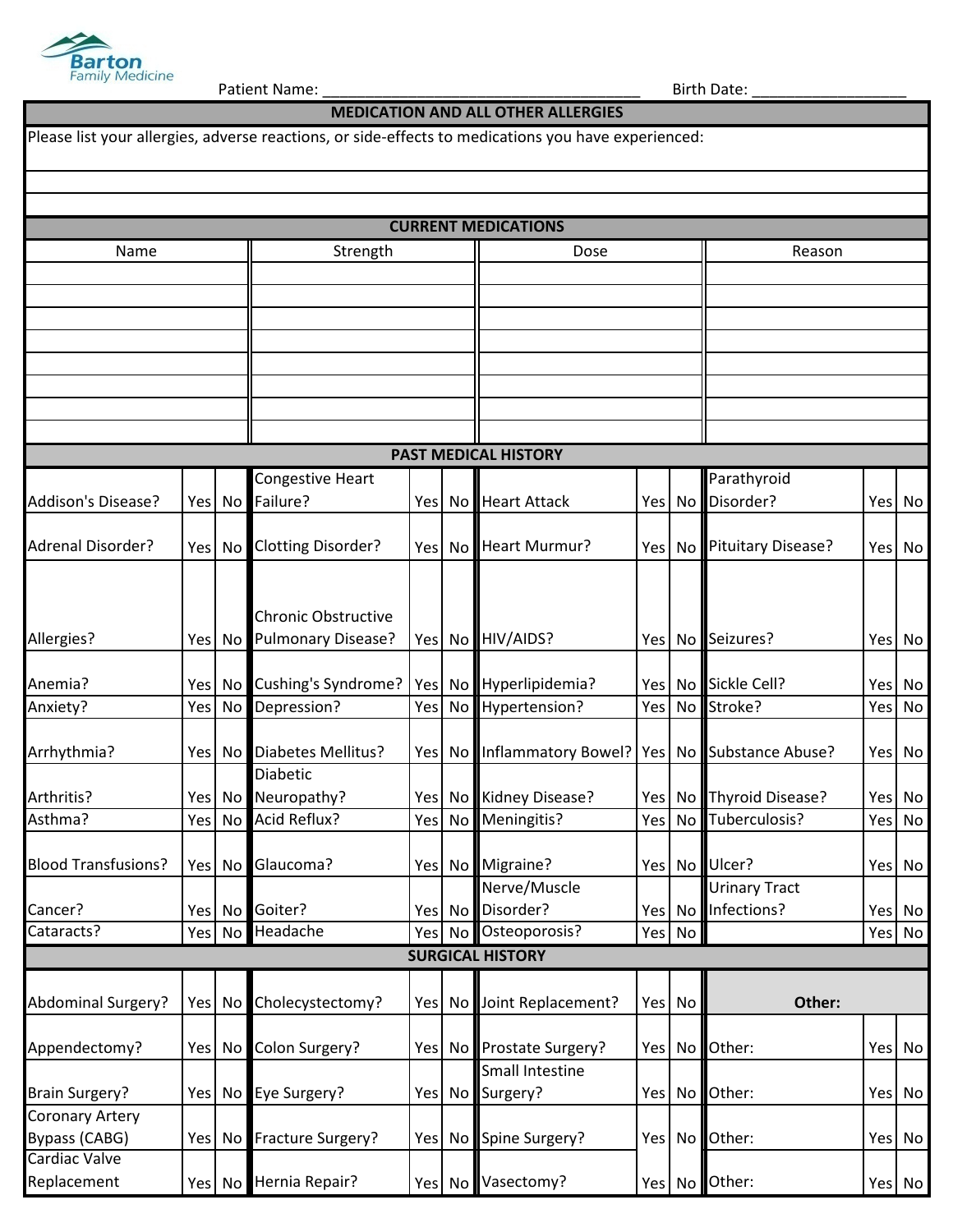Patient Name: \_\_\_\_\_\_\_\_\_\_\_\_\_\_\_\_\_\_\_\_\_\_\_\_\_\_\_\_\_\_\_\_\_\_\_\_\_\_\_\_\_\_\_\_\_\_\_\_\_\_\_\_\_\_ Birth Date: \_\_\_\_\_\_\_\_\_\_\_\_\_\_\_\_\_\_\_\_

| <b>FAMILY HISTORY</b>                                                                         |                                                   |                                     |              |                  |          |            |        |            |                 |           |              |                |         |              |      |      |
|-----------------------------------------------------------------------------------------------|---------------------------------------------------|-------------------------------------|--------------|------------------|----------|------------|--------|------------|-----------------|-----------|--------------|----------------|---------|--------------|------|------|
| Please place a check mark under each disease that pertains to each family member.             |                                                   |                                     |              |                  |          |            |        |            |                 |           |              |                |         |              |      |      |
| Please add any additional diseases or relatives as needed to "Add:"                           |                                                   |                                     |              |                  |          |            |        |            |                 |           |              |                |         |              |      |      |
| Relationship                                                                                  |                                                   | Alive?                              | Age at death | <b>Arthritis</b> | Lung DZ  | Genetic    | Cancer | Psychiatry | <b>Diabetes</b> | Heart DZ  | Hypertension | Hyperlipidemia | Stroke  | Alcohol/Drug | Add: | Add: |
| <b>Mother</b>                                                                                 | Yes                                               | No                                  |              |                  |          |            |        |            |                 |           |              |                |         |              |      |      |
| Father                                                                                        | Yes                                               | <b>No</b>                           |              |                  |          |            |        |            |                 |           |              |                |         |              |      |      |
| <b>Sister</b>                                                                                 | Yes                                               | No                                  |              |                  |          |            |        |            |                 |           |              |                |         |              |      |      |
| <b>Brother</b>                                                                                | Yes                                               | <b>No</b>                           |              |                  |          |            |        |            |                 |           |              |                |         |              |      |      |
| <b>Maternal Aunt</b>                                                                          | Yes                                               | No                                  |              |                  |          |            |        |            |                 |           |              |                |         |              |      |      |
| <b>Maternal Uncle</b>                                                                         | Yes                                               | <b>No</b>                           |              |                  |          |            |        |            |                 |           |              |                |         |              |      |      |
| <b>Paternal Aunt</b>                                                                          | Yes                                               | No                                  |              |                  |          |            |        |            |                 |           |              |                |         |              |      |      |
| <b>Paternal Uncle</b>                                                                         | Yes                                               | <b>No</b>                           |              |                  |          |            |        |            |                 |           |              |                |         |              |      |      |
| <b>Maternal GM</b>                                                                            | Yes                                               | N <sub>o</sub>                      |              |                  |          |            |        |            |                 |           |              |                |         |              |      |      |
| <b>Maternal GF</b>                                                                            | Yes                                               | <b>No</b>                           |              |                  |          |            |        |            |                 |           |              |                |         |              |      |      |
| <b>Paternal GM</b>                                                                            | Yes                                               | No                                  |              |                  |          |            |        |            |                 |           |              |                |         |              |      |      |
| <b>Paternal GF</b>                                                                            | Yes                                               | <b>No</b>                           |              |                  |          |            |        |            |                 |           |              |                |         |              |      |      |
| Add:                                                                                          | Yes                                               | No                                  |              |                  |          |            |        |            |                 |           |              |                |         |              |      |      |
| Add:                                                                                          | Yes                                               | <b>No</b>                           |              |                  |          |            |        |            |                 |           |              |                |         |              |      |      |
| Add:                                                                                          | Yes                                               | No                                  |              |                  |          |            |        |            |                 |           |              |                |         |              |      |      |
| Add:                                                                                          | Yes                                               | <b>No</b>                           |              |                  |          |            |        |            |                 |           |              |                |         |              |      |      |
| Add:                                                                                          | Yes                                               | No                                  |              |                  |          |            |        |            |                 |           |              |                |         |              |      |      |
|                                                                                               |                                                   | <b>SOCIAL HISTORY</b>               |              |                  |          |            |        |            |                 |           |              |                |         |              |      |      |
| <b>Tobacco use:</b>                                                                           |                                                   | Type of tobacco used:               |              |                  |          |            |        | Cigarettes |                 |           | Pipe         |                |         | Cigars       |      |      |
| Never Smoked                                                                                  |                                                   | Packs/Day                           |              |                  |          | 0.25 packs |        |            |                 | 0.5 packs |              |                | 1 pack  |              |      |      |
| Previous Smoker                                                                               |                                                   |                                     |              |                  |          | 1.25 packs |        |            |                 | 1.5 packs |              |                | 2 packs |              |      |      |
| <b>Current Smoker</b>                                                                         |                                                   | Number of year of use:              |              |                  |          |            |        |            |                 |           |              |                |         |              |      |      |
| <b>Smokeless Tobacco:</b>                                                                     |                                                   | Other types:                        |              |                  |          | Snuff      |        |            | Chew            |           |              |                |         |              |      |      |
| Never used                                                                                    |                                                   |                                     |              |                  |          |            |        |            |                 |           |              |                |         |              |      |      |
| Previously used                                                                               |                                                   |                                     |              |                  |          |            |        |            |                 |           |              |                |         |              |      |      |
| Currently use                                                                                 |                                                   |                                     |              |                  |          |            |        |            |                 |           |              |                |         |              |      |      |
| <b>Ready to Quit?</b>                                                                         | Yes                                               | No                                  |              |                  | Comment: |            |        |            |                 |           |              |                |         |              |      |      |
| <b>Alcohol Use?</b>                                                                           | Yes                                               | <b>No</b>                           |              |                  | Comment: |            |        |            |                 |           |              |                |         |              |      |      |
| Drinks/Week                                                                                   |                                                   | Glasses of wine                     |              |                  |          |            |        |            |                 |           |              |                |         |              |      |      |
|                                                                                               |                                                   | Cans of beer                        |              |                  |          |            |        |            |                 |           |              |                |         |              |      |      |
|                                                                                               |                                                   | Shots of liquor                     |              |                  |          |            |        |            |                 |           |              |                |         |              |      |      |
|                                                                                               |                                                   | Drinks containing 0.5 oz of alcohol |              |                  |          |            |        |            |                 |           |              |                |         |              |      |      |
| Drug Use? No Yes No                                                                           |                                                   |                                     |              |                  | Comment: |            |        |            |                 |           |              |                |         |              |      |      |
| Number of times per week:                                                                     |                                                   |                                     |              | Types:           |          |            |        |            |                 |           |              |                |         |              |      |      |
|                                                                                               |                                                   |                                     |              |                  |          |            |        |            |                 |           |              |                |         |              |      |      |
| Sexually Active? _______ Yes _______ No _______ Not Currently                                 |                                                   |                                     |              |                  |          |            |        |            |                 |           |              |                |         |              |      |      |
| Partners: Female Male<br>Comment:                                                             |                                                   |                                     |              |                  |          |            |        |            |                 |           |              |                |         |              |      |      |
| Birth Control/Protection (Check all that apply):                                              |                                                   |                                     |              |                  |          |            |        |            |                 |           |              |                |         |              |      |      |
| _Abstinence _____Coitus interruptus _____ Condom _____ Diaphragm _____ implant _____Injection |                                                   |                                     |              |                  |          |            |        |            |                 |           |              |                |         |              |      |      |
| Inserts ____IUD _____ Pill _____ Patch _____ Post Menopausal _____Rhythm ______Spermicide     |                                                   |                                     |              |                  |          |            |        |            |                 |           |              |                |         |              |      |      |
|                                                                                               | Sponge _____ Surgical _____ Other - See Comments. |                                     |              |                  |          |            |        |            |                 |           |              |                |         |              |      |      |